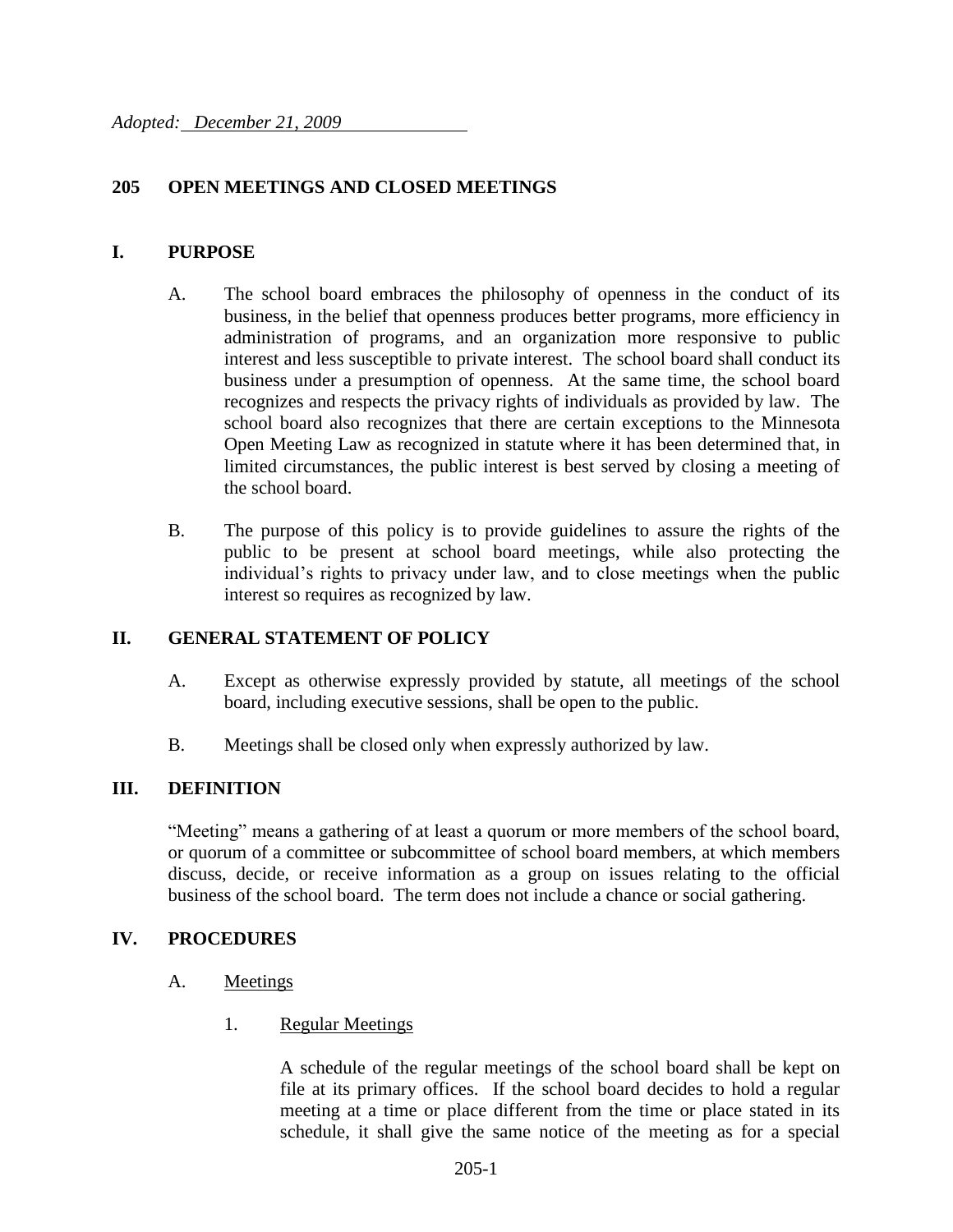meeting.

- 2. Special Meetings
	- a. For a special meeting, the school board shall post written notice of the date, time, place, and purpose of the meeting on the principal bulletin board of the school district or on the door of the school board's usual meeting room if there is no principal bulletin board. The school board's actions at the special meeting are limited to those topics included in the notice.
	- b. The notice shall also be mailed or otherwise delivered to each person who has filed a written request for notice of special meetings.
	- c. This notice shall be posted and mailed or delivered at least three days before the date of the meeting. As an alternative to mailing or otherwise delivering notice to persons who have filed a written request, the school board may publish the notice once, at least three days before the meeting, in the official newspaper of the school district or, if none, in a qualified newspaper of general circulation within the area of the school district.
	- d. A person filing a request for notice of special meetings may limit the request to particular subjects, in which case the school board is required to send notice to that person only concerning those particular subjects.
	- e. The school board will establish an expiration date on requests for notice of special meetings and require refiling once each year. Not more than 60 days before the expiration date of request for notice, the school board shall send notice of the refiling requirement to each person who filed during the preceding year.
- 3. Emergency Meetings
	- a. An emergency meeting is a special meeting called because of circumstances that, in the judgment of the school board, require immediate consideration.
	- b. If matters not directly related to the emergency are discussed or acted upon, the minutes of the meeting shall include a specific description of those matters.
	- c. The school board shall make good faith efforts to provide notice of the emergency meeting to each news medium that has filed a written request for notice if the request includes the news medium's telephone number.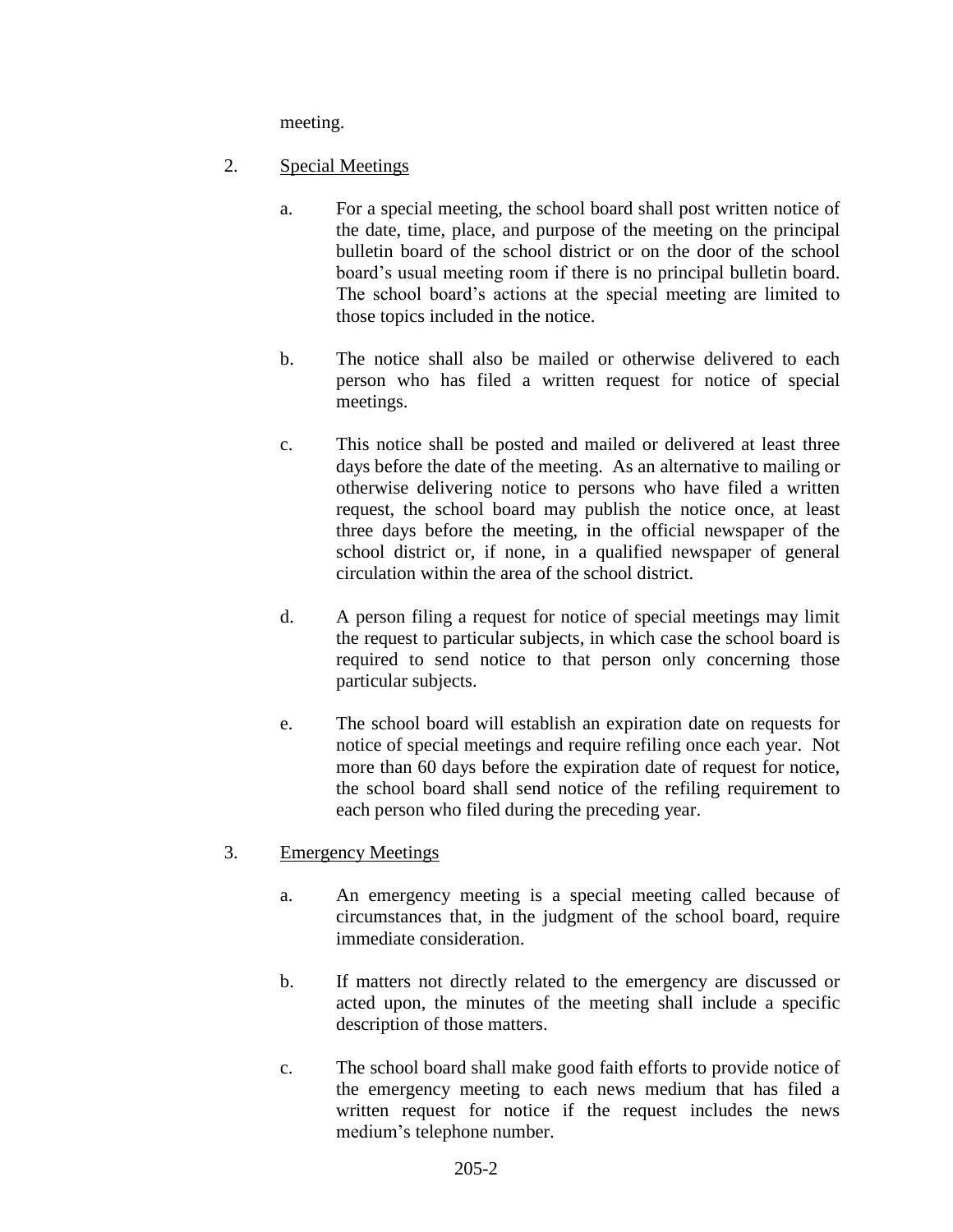- d. Notice of the emergency meeting shall be given by telephone or any other method used to notify the members of the school board.
- e. Notice shall be provided to each news medium which has filed a written request for notice as soon as reasonably practicable after notice has been given to the school board members.
- f. Notice shall include the subject of the meeting.
- g. Posted or published notice of an emergency meeting shall not be required.
- h. The notice requirements for an emergency meeting as set forth in this policy shall supersede any other statutory notice requirement for a special meeting that is an emergency meeting.

#### 4. Recessed or Continued Meetings

If a meeting is a recessed or continued session of a previous meeting, and the time and place of the meeting was established during the previous meeting and recorded in the minutes of that meeting, then no further published or mailed notice is necessary.

#### 5. Closed Meetings

The notice requirements of the Minnesota Open Meeting Law apply to closed meetings.

#### 6. Actual Notice

If a person receives actual notice of a meeting of the school board at least 24 hours before the meeting, all notice requirements are satisfied with respect to that person, regardless of the method of receipt of notice.

#### 7. Health Pandemic or Declared Emergency

In the event of a health pandemic or an emergency declared under Minn. Stat. Ch. 12, a meeting may be conducted by telephone or other electronic means in compliance with Minn. Stat. § 13D.021.

#### B. Votes

The votes of school board members shall be recorded in a journal kept for that purpose, and the journal shall be available to the public during all normal business hours at the administrative offices of the school district.

C. Written Materials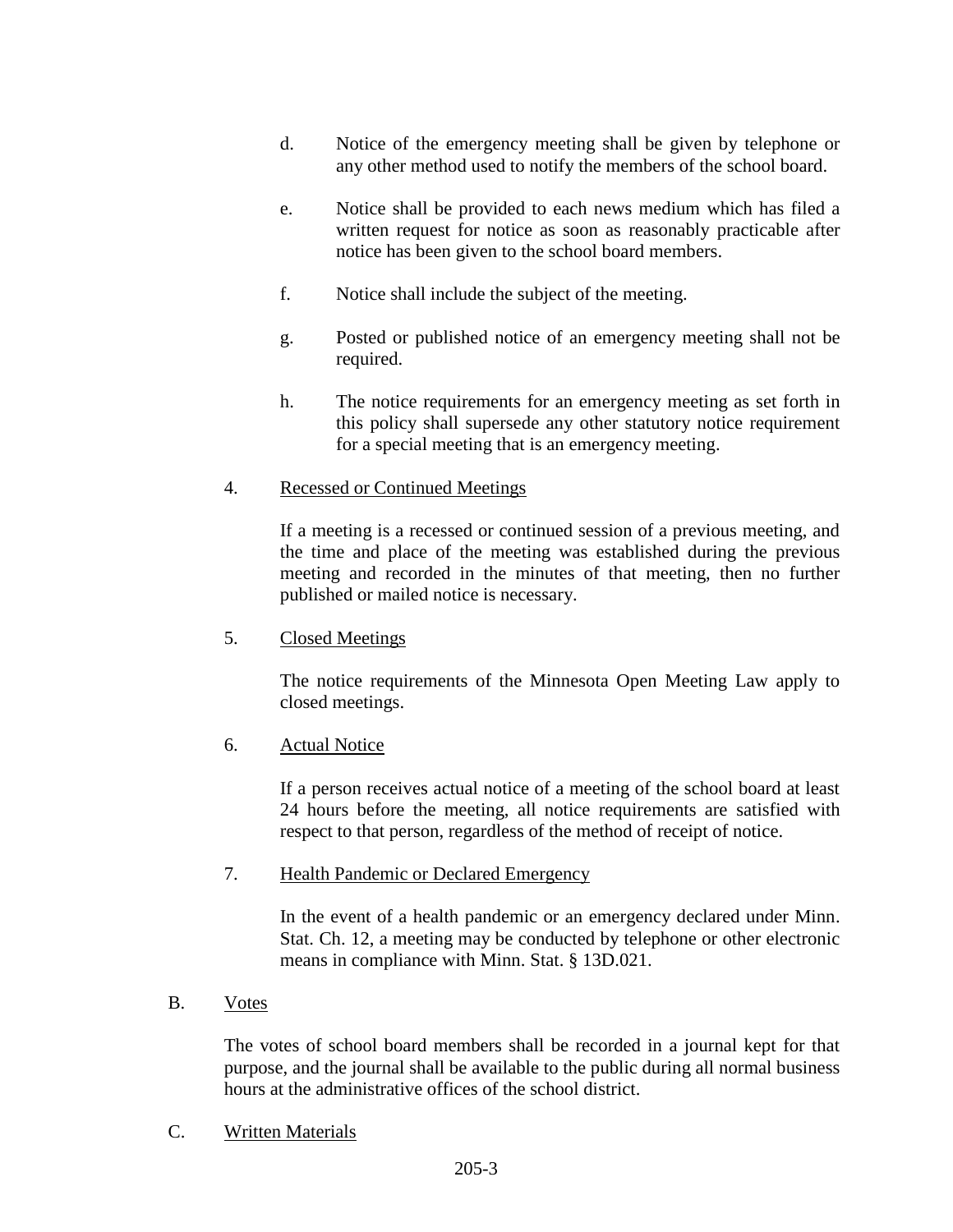- 1. In any open meeting, a copy of any printed materials relating to the agenda items prepared or distributed by the school board or its employees and distributed to or available to all school board members shall be available in the meeting room for inspection by the public while the school board considers their subject matter.
- 2. This provision does not apply to materials not classified by law as public, or to materials relating to the agenda items of a closed meeting.

# D. Data

- 1. Meetings may not be closed merely because the data to be discussed are not public data.
- 2. Data that are not public data may be discussed at an open meeting if the disclosure relates to a matter within the scope of the school board's authority and is reasonably necessary to conduct the business or agenda item before the school board.
- 3. Data discussed at an open meeting retain the data's original classification; however, a record of the meeting, regardless of form, shall be public.

# E. Closed Meetings

- 1. Labor Negotiations Strategy
	- a. The school board may, by a majority vote in a public meeting, decide to hold a closed meeting to consider strategy for labor negotiations, including negotiation strategies or developments or discussion and review of labor negotiation proposals.
	- b. The time and place of the closed meeting shall be announced at the public meeting. A written roll of school board members and all other persons present at the closed meeting shall be made available to the public after the closed meeting. The proceedings shall be tape recorded, and the tape recording shall be preserved for two years after the contract discussed at the meeting is signed. The recording shall be made available to the public after all labor contracts are signed by the school board for the current budget period.
- 2. Sessions Closed by Bureau of Mediation Services

All negotiations, mediation sessions, and hearings between the school board and its employees or their respective representatives are public meetings except when otherwise provided by the Commissioner of the Bureau of Mediation Services. A closed meeting must be electronically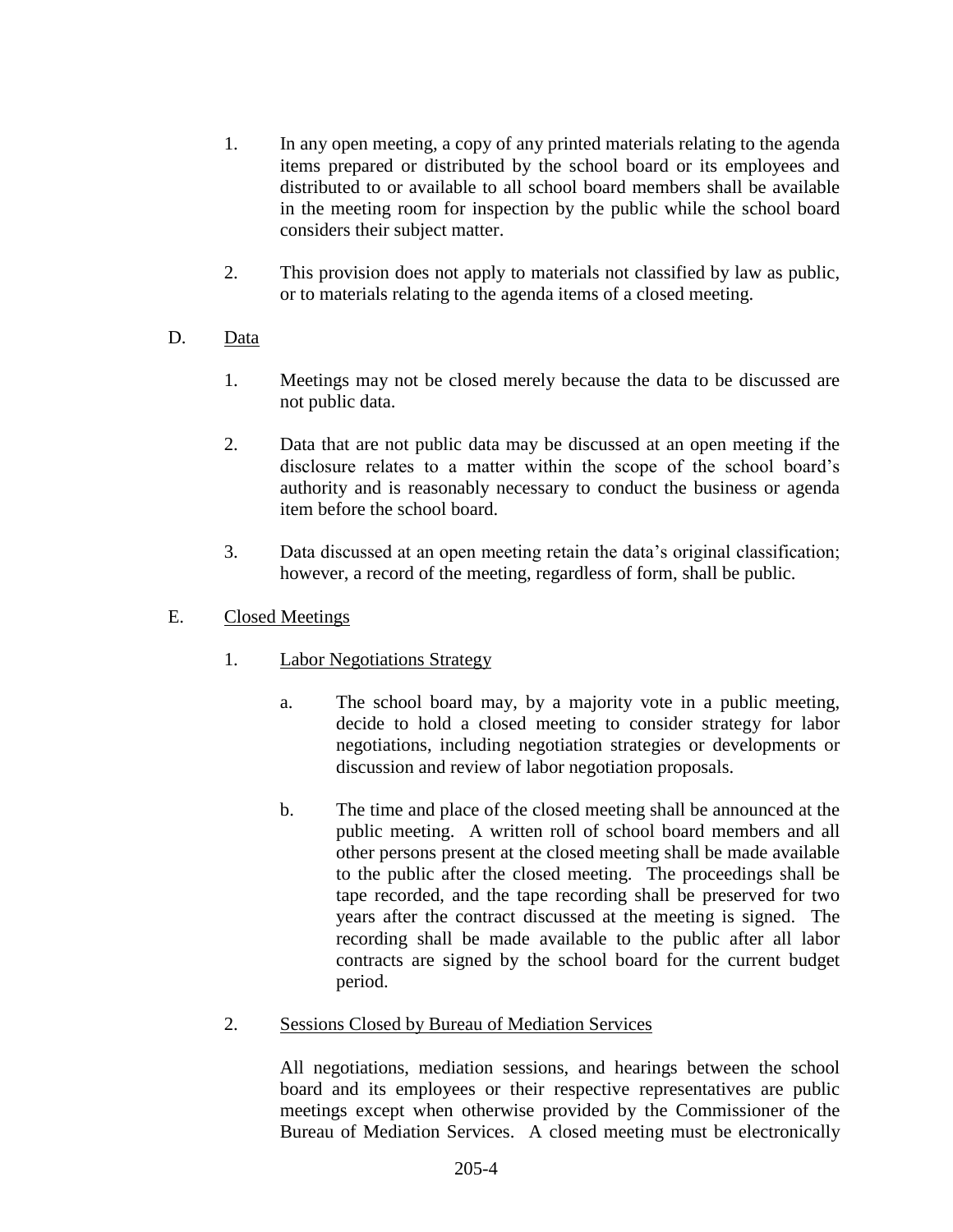recorded at the expense of the school district, and the recording must be preserved for at least three years after the date of the meeting. The recording is not available to the public.

### 3. Preliminary Consideration of Charges

The school board shall close one or more meetings for preliminary consideration of allegations or charges against an individual subject to its authority. If the school board members conclude that discipline of any nature may be warranted as a result of those specific charges or allegations, further meetings or hearings relating to those specific charges or allegations held after that conclusion is reached must be open. A meeting must also be open at the request of the individual who is the subject of the meeting. A closed meeting must be electronically recorded at the expense of the school district, and the recording must be preserved for at least three years after the date of the meeting. The recording is not available to the public.

# 4. Performance Evaluations

The school board may close a meeting to evaluate the performance of an individual who is subject to its authority. The school board shall identify the individual to be evaluated prior to closing a meeting. At its next open meeting, the school board shall summarize its conclusions regarding the evaluation. A meeting must be open at the request of the individual who is the subject of the meeting. A closed meeting must be electronically recorded at the expense of the school district, and the recording must be preserved for at least three years after the date of the meeting. The recording is not available to the public.

# 5. Attorney-Client Meeting

A meeting may be closed if permitted by the attorney-client privilege. Attorney-client privilege applies when litigation is imminent or threatened, or when the school board needs advice above the level of general legal advice, i.e., regarding specific acts and their legal consequences. A meeting may be closed to seek legal advice concerning litigation strategy, but the mere threat that litigation might be a consequence of deciding a matter one way or another does not, by itself, justify closing the meeting. The motion to close the meeting must specifically describe the matter to be discussed at the closed meeting, subject to relevant privacy and confidentiality considerations under state and federal law. The law does not require that such a meeting be recorded.

- 6. Dismissal Hearing
	- a. A hearing on the dismissal of a licensed teacher shall be public or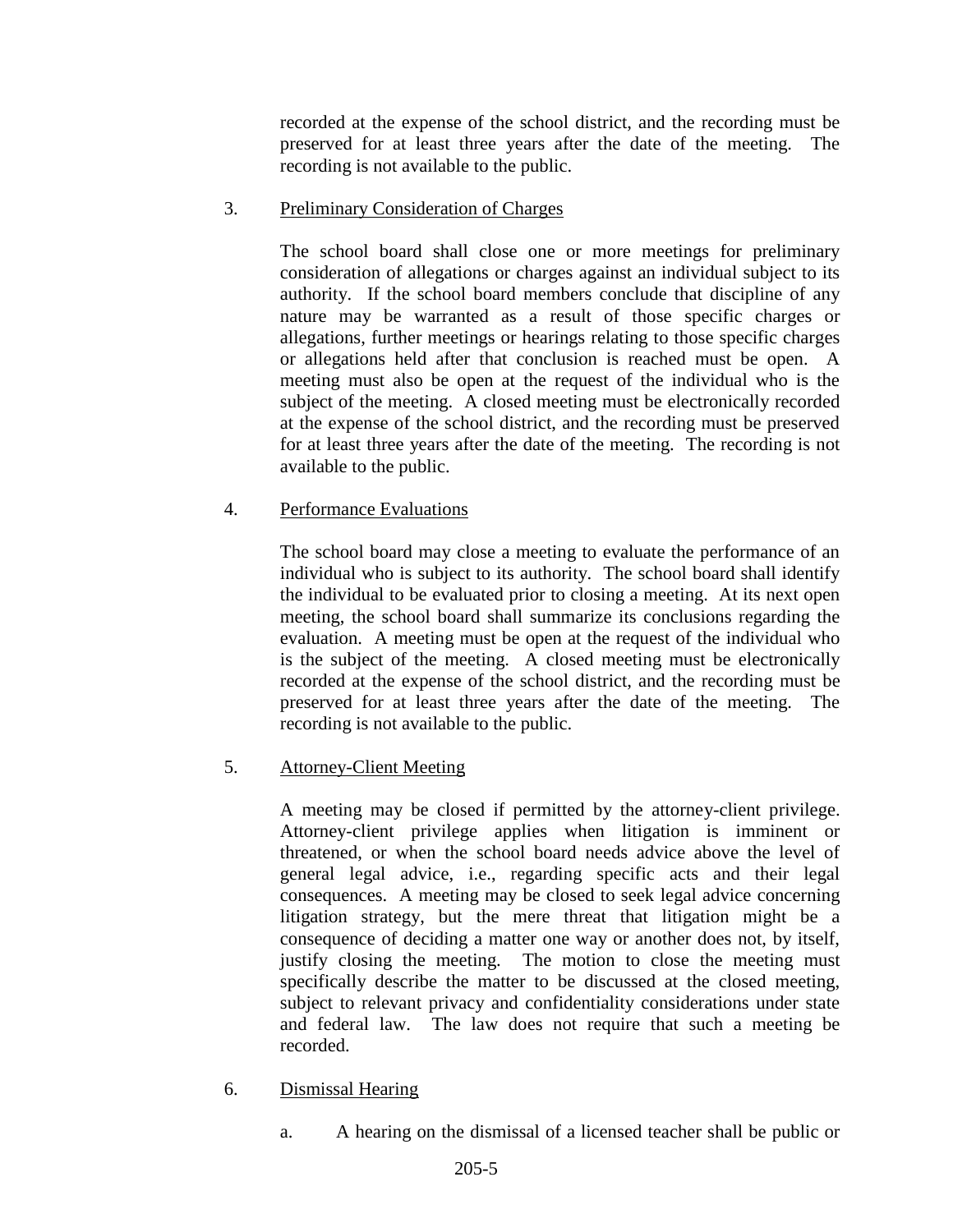private at the teacher's discretion. A hearing regarding placement of teachers on unrequested leave of absence shall be public.

- b. A hearing on dismissal of a student pursuant to the Pupil Fair Dismissal Act shall be closed unless the pupil, parent or guardian requests an open hearing.
- c. To the extent a teacher or student dismissal hearing is held before the school board and is closed, the closed meeting must be electronically recorded at the expense of the school district, and the recording must be preserved for at least three years after the date of the meeting. The recording is not available to the public.

# 7. Coaches; Opportunity to Respond

- a. If the school board has declined to renew the coaching contract of a licensed or nonlicensed head varsity coach, it must notify the coach within 14 days of that decision.
- b. If the coach requests the reasons for the nonrenewal, the school board must give the coach the reasons in writing within 10 days of receiving the request.
- c. On the request of the coach, the school board must provide the coach with a reasonable opportunity to respond to the reasons at a school board meeting.
- d. The meeting may be open or closed at the election of the coach unless the meeting is closed as required by Minn. Stat. § 13D.05, Subd. 2, to discuss educational or certain other nonpublic data.
- e. A closed meeting must be electronically recorded at the expense of the school district, and the recording must be preserved for at least three years after the date of the meeting. The recording is not available to the public.

#### 8. Meetings to Discuss Certain Not Public Data

Any portion of a meeting must be closed if the following types of data are discussed:

- a. data that would identify alleged victims or reporters of criminal sexual conduct, domestic abuse, or maltreatment of minors or vulnerable adults;
- b. active investigative data collected or created by a law enforcement agency;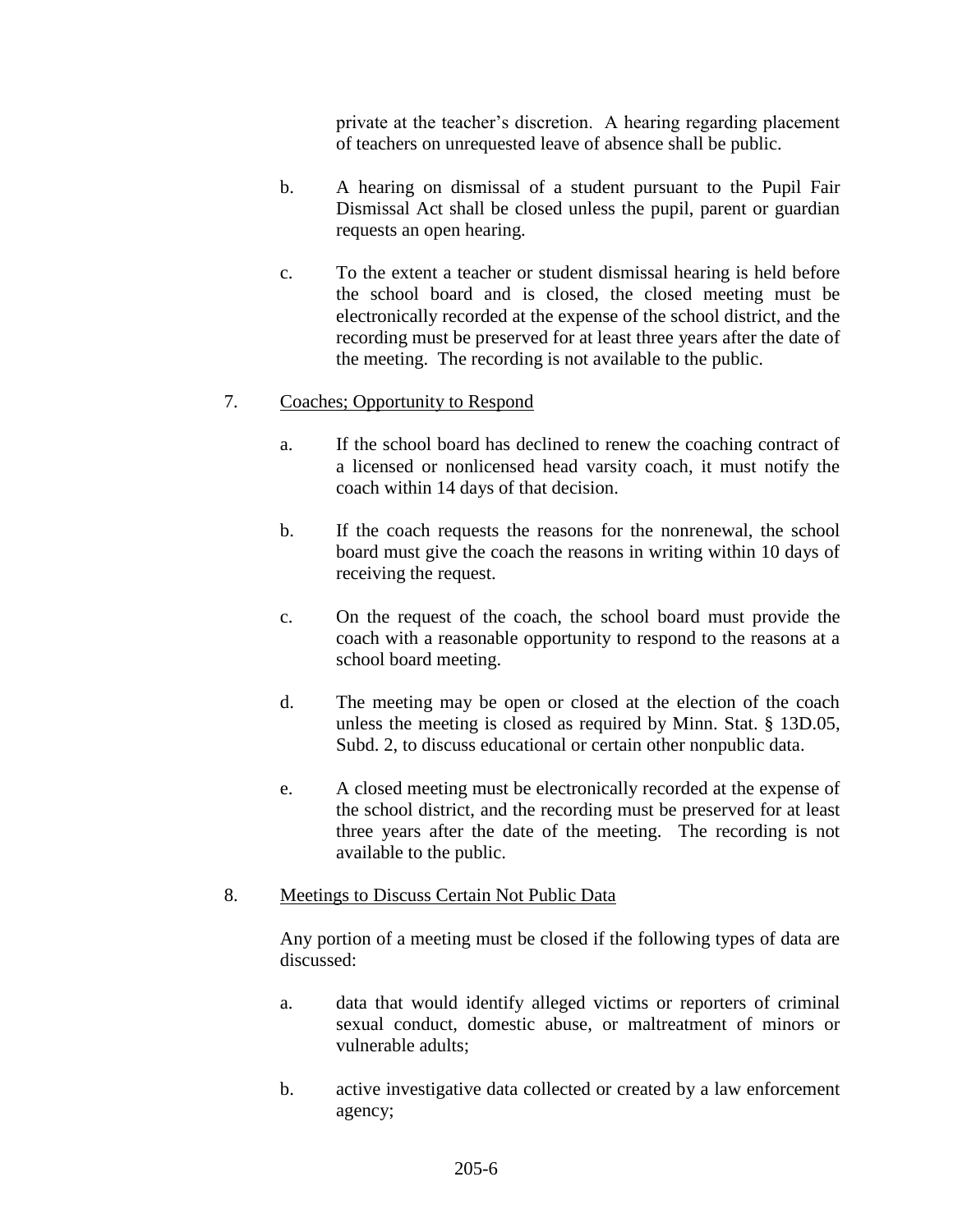- c. educational data, health data, medical data, welfare data, or mental health data that are not public data; or
- d. an individual's personal medical records.
- e. A closed meeting must be electronically recorded at the expense of the school district, and the recording must be preserved for at least three years after the date of the meeting. The recording is not available to the public.

#### 9. Purchase and Sale of Property

- a. The school board may close a meeting:
	- (1) to determine the asking price for real or personal property to be sold by the school district;
	- (2) to review confidential or nonpublic appraisal data; and
	- (3) to develop or consider offers or counteroffers for the purchase or sale of real or personal property.
- b. Before closing the meeting, the school board must identify on the record the particular real or personal property that is the subject of the closed meeting.
- c. The closed meeting must be tape recorded at the expense of the school district. The tape must be preserved for eight years after the date of the meeting and be made available to the public after all real or personal property discussed at the meeting has been purchased or sold or the school board has abandoned the purchase or sale. The real or personal property that is the subject of the closed meeting must be specifically identified on the tape. A list of school board members and all other persons present at the closed meeting must be made available to the public after the closed meeting.
- d. An agreement reached that is based on an offer considered at a closed meeting is contingent on its approval by the school board at an open meeting. The actual purchase or sale must be approved at an open meeting and the purchase price or sale price is public data.

#### 10. Security Matters

a. The school board may close a meeting to receive security briefings and reports, to discuss issues related to security systems, to discuss emergency response procedures, and to discuss security deficiencies in or recommendations regarding public services,